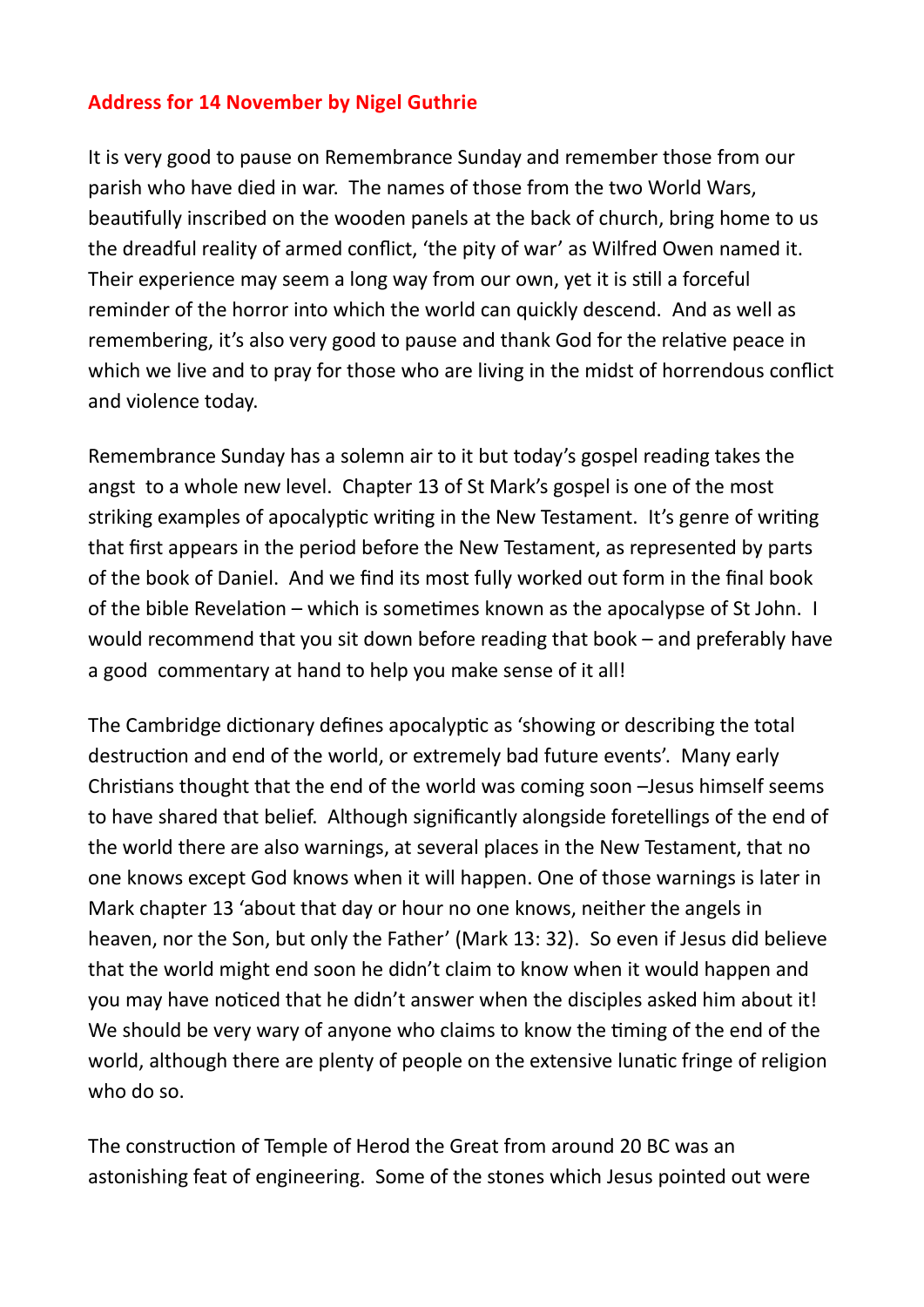truly massive – around 50 tons in weight. This Temple must have looked aweinspiring and seemed indestructible. That the temple could be ransacked and left in ruins must have seemed incredible – even though that is exactly when the Romans sacked Jerusalem in AD70 as a response to Jewish revolts. It must have seemed as if the world had come to an end for the Jewish population there. The Temple which had seemed so solid and permanent was all but destroyed and its treasures were carried off along with the hopes of the people.

So Jesus warns us not to be taken in by that which seems permanent in this world and to live in such a way that we are ready for the Kingdom which is to come. He also warns us to expect wars and rumours of wars, together with earthquakes and famines.

Now you may be finding such language strangely familiar as there have been plenty of apocalyptic images used recently around COP26 summit. And there can be little doubt that if the clauses of climate change are not urgently addressed there will be 'extremely bad future events'. The world itself may not end, but human life is set to become brutally hard in many places and possibly extremely violent as mass migration begins from uninhabitable regions. Indeed, the presence of delegates from many countries who are already suffering the devastating effects of a changing climate has been a moving and hopefully energizing feature of the conference.

The question for Christians is always how we should live best in between the present times with their uncertainties and challenges and the glorious heavenly future which God has prepared for us.

The Letter to the Hebrews refers a lot to the Temple and its sacrifices which were repeated year after year. In this, the most polished piece of writing in the New Testament, the author contrasts the repeated sacrifices made in the Temple with the one sacrifice made by on the cross Jesus. And whereas in the Temple only the High priests enter the inner sanctuary, the sacrifice of Jesus opens the gate of heaven so that all believers can enter. So whether it was written before or after the destruction of the Jerusalem Temple, the letter became significant in allowing Jews who had become Christians to know that the spiritual substance of their old faith could be incorporated and understood within their new belief system.

But alongside this rhetorical argument for the superiority of the Christian faith the writer also describes beautifully and succinctly how we should live in these in